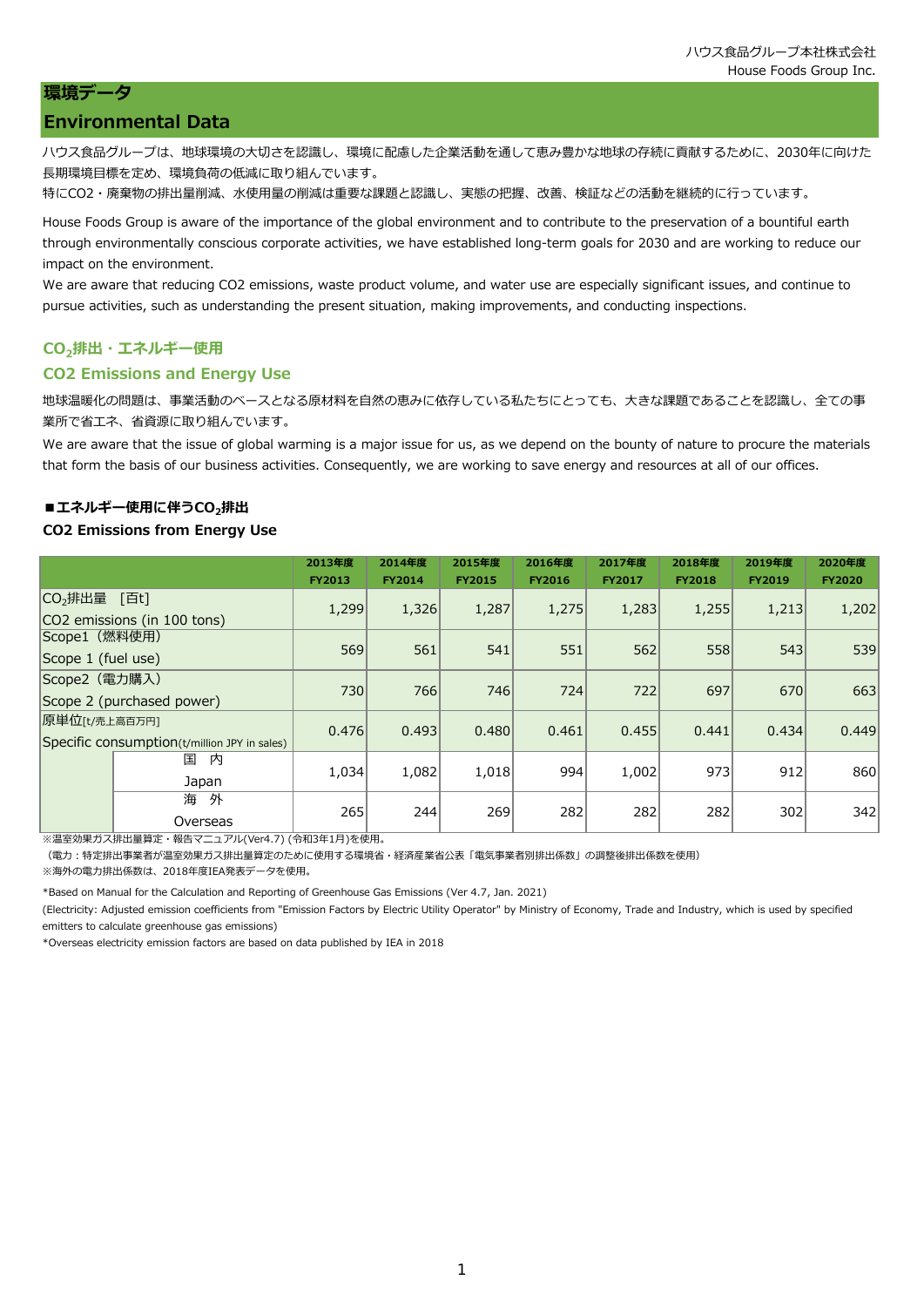# **環境データ**

# **Environmental Data**

# **■エネルギー資源**

### **Energy Resources**

|                                                | 2013年度<br><b>FY2013</b> | 2014年度<br><b>FY2014</b> | 2015年度<br><b>FY2015</b> | 2016年度<br><b>FY2016</b> | 2017年度<br><b>FY2017</b> | 2018年度<br><b>FY2018</b> | 2019年度<br><b>FY2019</b> | 2020年度<br><b>FY2020</b> |
|------------------------------------------------|-------------------------|-------------------------|-------------------------|-------------------------|-------------------------|-------------------------|-------------------------|-------------------------|
| エネルギー使用量 [TJ]                                  |                         |                         |                         |                         |                         |                         |                         |                         |
| Energy consumption (TJ)                        | 1,528                   | 1,498                   | 1,465                   | 1,486                   | 1,505                   | 1,494                   | 1,474                   | 1,501                   |
| 原単位[TJ/売上高百万円]                                 |                         |                         |                         |                         |                         |                         |                         |                         |
| Specific consumption (TJ/million JPY in sales) | 0.00559                 | 0.00557                 | 0.00546                 | 0.00537                 | 0.00533                 | 0.00525                 | 0.00527                 | 0.00560                 |
| ガソリン[kl]                                       |                         |                         |                         |                         |                         |                         |                         |                         |
| Gasoline (kl)                                  | 781                     | 654                     | 628                     | 621                     | 562                     | 527                     | 443                     | 288                     |
| 灯<br>油 [kl]                                    |                         |                         |                         |                         |                         |                         |                         |                         |
| Kerosene (kl)                                  | 5                       | 5                       | 3                       | 3                       | 4                       | $\overline{2}$          | 2                       | $\overline{2}$          |
| 軽<br>油 [kl]                                    |                         |                         |                         |                         |                         |                         |                         |                         |
| Diesel fuel (kl)                               | 1,233                   | 1,243                   | 1,084                   | 958                     | 848                     | 773                     | 202                     | 93                      |
| LPG・ブタン [t]                                    |                         |                         |                         |                         |                         |                         |                         |                         |
| LPG/butane (t)                                 | 2,383                   | 2,384                   | 2,482                   | 2,453                   | 2,377                   | 2,400                   | 2,407                   | 2,153                   |
| 重<br>油 [kl]                                    |                         |                         |                         |                         |                         |                         |                         |                         |
| Heavy oil (kl)                                 | 1,323                   | 1,191                   | 1,205                   | 1,246                   | 1,227                   | 1,118                   | 1,110                   | 1,056                   |
| 天然ガス [万m <sup>3</sup> ]                        |                         |                         |                         |                         |                         |                         |                         |                         |
| Natural gas (10,000 m3)                        | 442                     | 471                     | 458                     | 490                     | 505                     | 534                     | 555                     | 622                     |
| 都市ガス [万m <sup>3</sup> ]                        |                         |                         |                         |                         |                         |                         |                         |                         |
| Town gas (10,000 m3)                           | 1,401                   | 1,363                   | 1,295                   | 1,320                   | 1,385                   | 1,365                   | 1,352                   | 1,335                   |
| 蒸<br>気 [t]                                     |                         |                         |                         |                         |                         |                         |                         |                         |
| Steam $(t)$                                    | 3,840                   | 3,840                   | 3,840                   | 3,840                   | 3,840                   | 1,971                   | 3,840                   | 17,170                  |
| 電<br>力 [MWh]                                   |                         |                         |                         |                         |                         |                         |                         |                         |
| Electricity (MWh)                              | 149,679                 | 144,895                 | 145,223                 | 146,220                 | 145,509                 | 145,047                 | 144,058                 | 142,772                 |

-<br>※「経済産業省資源エネルギー庁源別標準発熱量・炭素排出係数(2018年度改訂)の解説 2020年1月」を使用。

※蒸気のエネルギー換算は、経済産業省資源エネルギー庁「令和2年度エネルギー消費統計調査 蒸気換算方法」を使用。

\*Based on explanation of Standard Calorific Value and Carbon Emission Factor by Energy Source (revised in 2018) by Ministry of Economy, Trade and Industry, Jan. 2020 \*The energy conversion of steam is based on the "FY 2020 Energy Consumption Statistics Survey: Steam Conversion Method" by the Agency for Natural Resources and Energy, Ministry of Economy, Trade and Industry.

# **廃棄物等総排出量**

### **Unwanted Substances**

限りある資源の有効活用のため、事業活動に伴い発生する廃棄物等の発生を抑制する(Reduce)とともに、発生した廃棄物等は再利用する (Reuse)または再資源化する(Recycle)、「3R」に継続的に取り組んでいます。

To effectively use limited resources, we are constantly working on the 3 R's to reduce the occurrence of unwanted substances in our business activities and to reuse and recycle the unwanted substances that are created.

|                                                                |                          | 2013年度<br><b>FY2013</b> | 2014年度<br><b>FY2014</b> | 2015年度<br><b>FY2015</b> | 2016年度<br><b>FY2016</b> | 2017年度<br><b>FY2017</b> | 2018年度<br><b>FY2018</b> | 2019年度<br><b>FY2019</b> | 2020年度<br><b>FY2020</b> |
|----------------------------------------------------------------|--------------------------|-------------------------|-------------------------|-------------------------|-------------------------|-------------------------|-------------------------|-------------------------|-------------------------|
| 廃棄物等総排出量 [百t]<br>Unwanted substances (100 t)                   |                          | 371                     | 397                     | 398                     | 384                     | 404                     | 422                     | 416                     | 448                     |
| 原単位[t/売上高百万円]<br>Specific consumption (t/million JPY in sales) |                          | 0.136                   | 0.147                   | 0.149                   | 0.139                   | 0.143                   | 0.148                   | 0.149                   | 0.167                   |
|                                                                | 国<br>内<br>Japan          | 121                     | 128                     | 133                     | 133                     | 135                     | 133                     | 127                     | 136                     |
|                                                                | 海<br>外<br>Overseas       | 250                     | 269                     | 265                     | 251                     | 269                     | 290                     | 289                     | 312                     |
|                                                                | リサイクル率<br>Recycling rate | 94.60%                  | 94.10%                  | 86.90%                  | 94.80%                  | 95.70%                  | 95.30%                  | 99.60%                  | 99.40%                  |

※廃棄物等総排出量には、有価物としてグループ外に販売した重量も含みます。

\* Unwanted substances include by-products, etc. sold to outside buyers as goods with value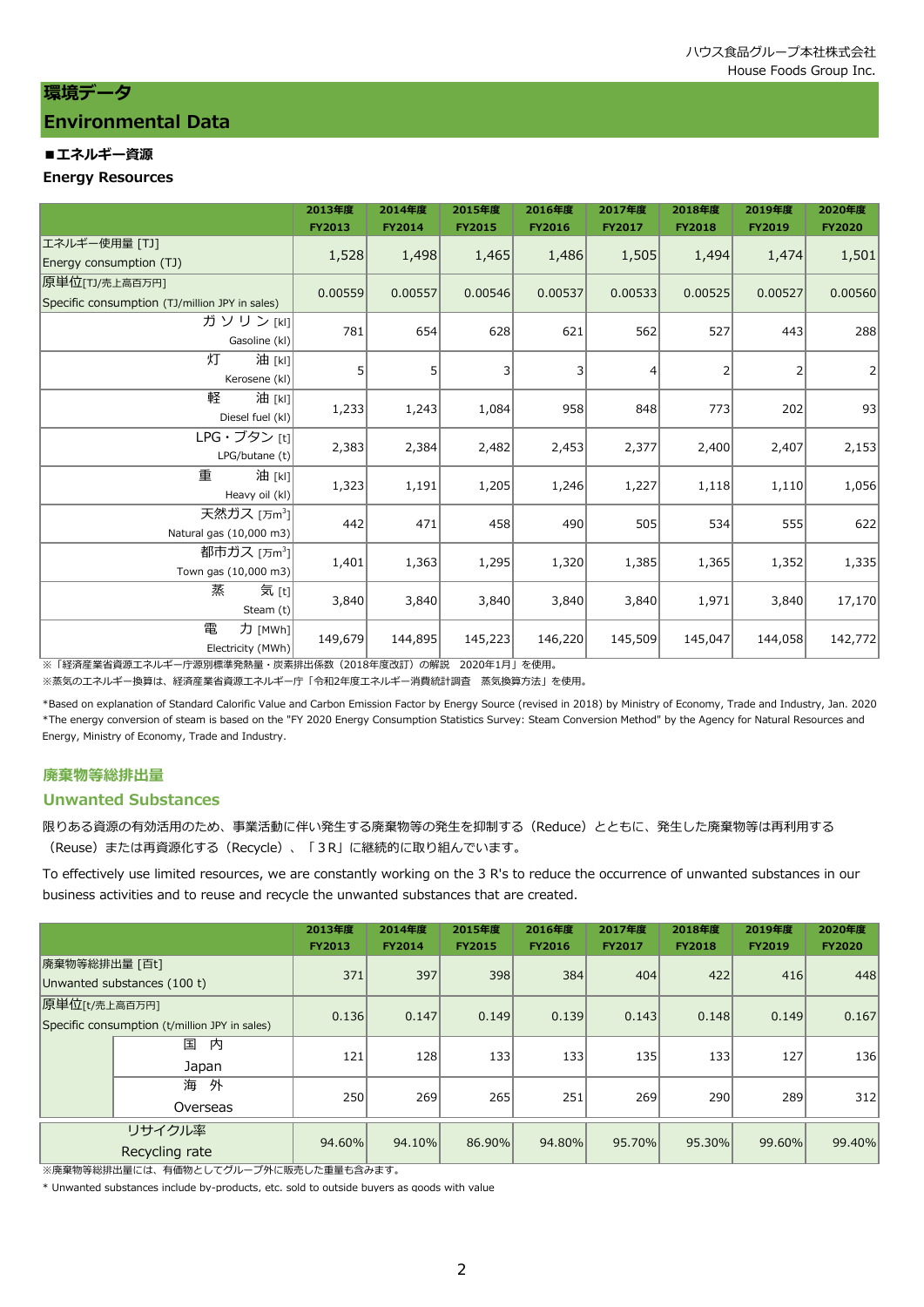# **Environmental Data**

# **水**

## **Water**

世界的な水リスクへの意識の高まりの中、ハウス食品グループにおいても安全な水資源の確保は事業継続のための重要な課題であると認識し、水 使用量の削減・循環利用に取り組んでいます。

As awareness of global water risks grows, House Foods Group is aware that ensuring safe water resources is an important issue for business continuity. We work to reduce the amount of water we use and to recycle and reuse this water.

|                                               | 2013年度        | 2014年度        | 2015年度        | 2016年度        | 2017年度        | 2018年度        | 2019年度        | 2020年度        |
|-----------------------------------------------|---------------|---------------|---------------|---------------|---------------|---------------|---------------|---------------|
|                                               | <b>FY2013</b> | <b>FY2014</b> | <b>FY2015</b> | <b>FY2016</b> | <b>FY2017</b> | <b>FY2018</b> | <b>FY2019</b> | <b>FY2020</b> |
| 水使用<br>「万トン】                                  |               | 186           |               |               |               |               |               |               |
| Water use (10,000 t)                          | 185           |               | 177           | 192           | 195           | 193           | 198           | 196           |
| 原単位[t/売上高百万円]                                 |               |               |               |               |               |               |               |               |
| Specific consumption (t/million JPY in sales) | 10.31         | 10.72         | 10.19         | 10.88         | 11.03         | 10.86         | 10.98         | 11.29         |

#### **【集計対象】**

#### **CO2排出・エネルギー使用、廃棄物等排出量**

国内:ハウス食品グループ本社、ハウス食品、サンハウス食品、サンサプライ、ハウスウェルネスフーズ、ハウスビジネスパートナーズ、ハウス物流サービス、

ハウスあいファクトリー、朝岡スパイス、デリカシェフ、壱番屋、ギャバン、マロニー、ヴォ―クス・トレーディング

海外:ハウスフーズアメリカ社、上海ハウス食品社、大連ハウス食品社、浙江ハウス食品社、ギャバンスパイスマニュファクチャリング社、ジャワアグリテック社、 ティムフード社

※壱番屋のフランチャイズ店舗は対象外としています。(壱番屋のフランチャイズ店舗のCO<sub>2</sub>排出はSCOPE3で算定対象としています。)

※基準年度(2013年度)にグループ会社でなかった壱番屋、ギャバン、マロニー、ギャバンスパイスマニュファクチャリング社、ジャワアグリテック社、大連ハウス食品社、 浙江ハウス食品社の各データについても算定範囲としています。

※一部は把握出来ている年度の実績を使用して推計しています。

#### **リサイクル率、水**

ハウス食品の工場、ハウスウェルネスフーズの工場、サンハウス食品、サンサプライ、あいファクトリー、デリカシェフ

#### **Data Included in Calculations**

#### **CO2 emissions, energy use, and unwanted substances**

Japan: House Foods Group Inc., House Foods Corporation, Sun House Foods Corporation, Sun Supply Corporation, House Wellness Foods Corporation, House Business Partners, House Logistics Service Corporation, House Ai-Factory Corporation, Asaoka Spice K. K., Delica Chef Corporation, Ichibanya Co., Ltd., Gaban Co., Ltd., Malony Co., Ltd., and Vox Trading Co., Ltd.

- Overseas: House Foods America Corporation, Shanghai House Foods Co., Ltd., Dalian House Foods Co., Ltd., Zhejiang House Foods Co., Ltd.,
	- Gaban Spice Manufacturing (M) SDN. BHD., PT. Java Agritech, and Tim Food Co., Ltd.

\*Excluding franchises of Ichibanya Co., Ltd. as their initiatives to reduce CO2 emissions and waste are within Scope 3

- \*Data of Ichibanya Co., Ltd., Gaban Co., Ltd., Malony Co., Ltd., Gaban Spice Manufacturing (M) SDN. BHD., PT. Java Agritech, Dalian House Foods Co., Ltd.,
- and Zhejiang House Foods Co., Ltd., which were not consolidated in the base year (FY2013) are included in calculations

\*Some of the data is estimated using the actual results of other fiscal year

#### **Recycling rate and Water**

House Foods and House Wellness Foods factories, Sun House Foods, Sun Supply, and Delica Chef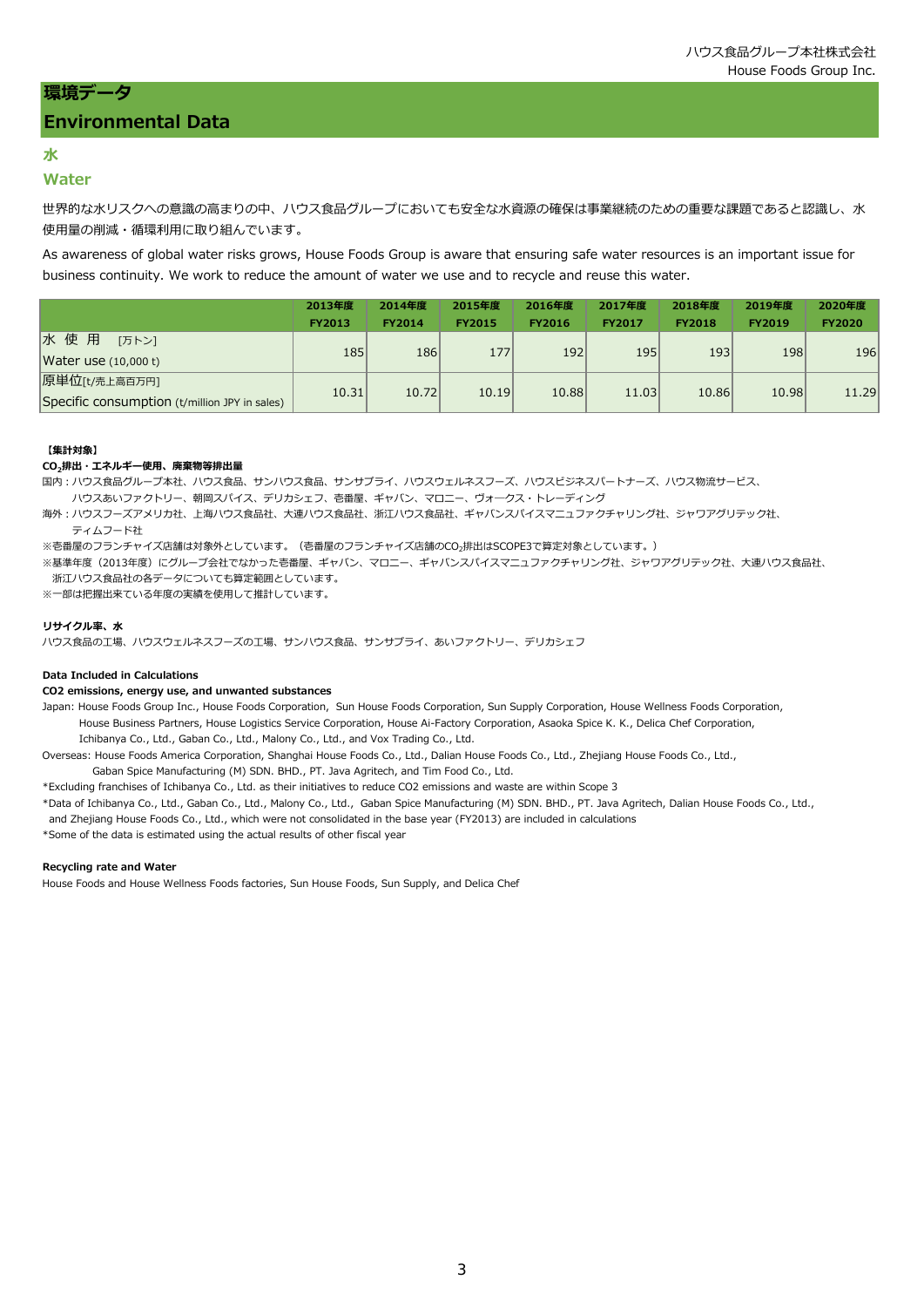# **環境データ**

# **Environmental Data**

# **Scope3**

ハウス食品グループでは2021年度からCO2削減活動の対象をサプライチェーンにまで拡大させ、組織活動のあらゆる面から、環境活動を推進する こととしています。「Scope1&2」だけでなく、ハウス食品グループの「Scope3」全体量を把握し、ステークホルダーの皆様に情報開示し、グ ループ全員参加で「Scope3」の排出量を削減し、社会への責任を果たしていきます。

House Foods Group has expanded the scope of the activity to reduce CO2 emissions to the entire supply chain to promote environmental activities in all aspects of our organizational activities. We have assessed Scope 3 emissions of whole House Foods Group as well as Scope 1 & 2 and shared the information with our stakeholders. We develop efforts to reduce Scope 3 emissions with full participation, and fulfill our responsibility for society.

# **■2020年度 Scope3算定結果**

# **Scope 3 emissions results of FY2020**

|                  |                                                   |                                                                                                                                  | $[t-CO2]$ | [%]     |
|------------------|---------------------------------------------------|----------------------------------------------------------------------------------------------------------------------------------|-----------|---------|
|                  |                                                   | Scope1                                                                                                                           | 53,897    | 3.3%    |
|                  |                                                   | Scope2                                                                                                                           | 66,307    | 4.1%    |
|                  |                                                   | Scope3                                                                                                                           | 1,509,292 | 92.6%   |
|                  | 原材料・サービス                                          | 原材料、仕入商品、サービス等、製品が製造されるまでの活<br>動に伴う排出                                                                                            |           |         |
| $\mathbf{1}$     | Purchased goods and services                      | Emission from activities leading up to the manufacture<br>of products, including raw materials, purchased goods,<br>and services | 1,031,299 | 63.3%   |
|                  |                                                   | 設備投資(リースを除く);建設・製造設備に伴う排出                                                                                                        |           |         |
| $\overline{2}$   | 資本財<br>Capital goods                              | Capital investment (excluding leasing); emissions<br>associated with construction and manufacturing                              | 35,557    | 2.2%    |
|                  | 燃料・工ネ上流                                           | 電気や燃料の原料採掘・輸送に伴う排出                                                                                                               |           |         |
| 3                | Fuel- and energy related activities<br>(upstream) | Emissions from mining and transporting raw materials<br>for electricity and fuel                                                 | 21,774    | 1.3%    |
|                  | 輸送、配送                                             | 原材料等自社への物流、卸店等までの製品物流に伴う排出                                                                                                       |           |         |
| $\overline{4}$   | Transportation and delivery                       | Emissions from distribution of raw materials to the                                                                              | 69,159    | 4.2%    |
|                  | (upstream)                                        | company and from distribution of products to                                                                                     |           |         |
|                  | 事業系廃棄物<br>Waste generated in operations           | 事業から出る廃棄物の輸送・処理に伴う排出                                                                                                             |           |         |
| 5                |                                                   | Emissions from transportation and treatment of waste                                                                             | 5,897     | 0.4%    |
|                  |                                                   | generated in operations                                                                                                          |           |         |
|                  | 出張<br><b>Business travel</b>                      | 従業員の出張に伴う排出                                                                                                                      |           |         |
| $\boldsymbol{6}$ |                                                   | Emissions from transportation of employees for                                                                                   | 1,458     | 0.1%    |
|                  |                                                   | business-related activities                                                                                                      |           |         |
|                  | 通勤                                                | 従業員が事業所に通勤する際の移動に伴う排出                                                                                                            |           |         |
| $\overline{7}$   | Employee commuting                                | Emissions from transportation of employees between                                                                               | 7,498     | 0.5%    |
|                  |                                                   | their homes and their worksites<br>賃借リース資産の操業に伴う排出                                                                               |           |         |
|                  | リース資産上流                                           | →非該当 (Scope1&2で算定済)                                                                                                              |           |         |
| 8                | Upstream leased assets                            | Emission from operation of leased assets: not                                                                                    |           | 0.0%    |
|                  |                                                   | applicable (calculated in Scope 1&2)                                                                                             |           |         |
|                  | 輸送・配送                                             | 卸店等倉庫から各店舗までの製品物流に伴う排出                                                                                                           |           |         |
|                  | Transportation and delivery                       | Emissions from product distribution from wholesalers                                                                             |           |         |
| 9                | (downstream)                                      | and other warehouses to each store                                                                                               | 12,691    | 0.8%    |
|                  |                                                   | 販売した中間製品の加工に伴う排出                                                                                                                 |           |         |
| 10               | 製品の加工                                             | →非該当                                                                                                                             |           |         |
|                  | Processing of sold products                       | Emissions from the processing of intermediate products                                                                           |           | $0.0\%$ |
|                  |                                                   | sold: not applicable                                                                                                             |           |         |
|                  |                                                   |                                                                                                                                  |           |         |